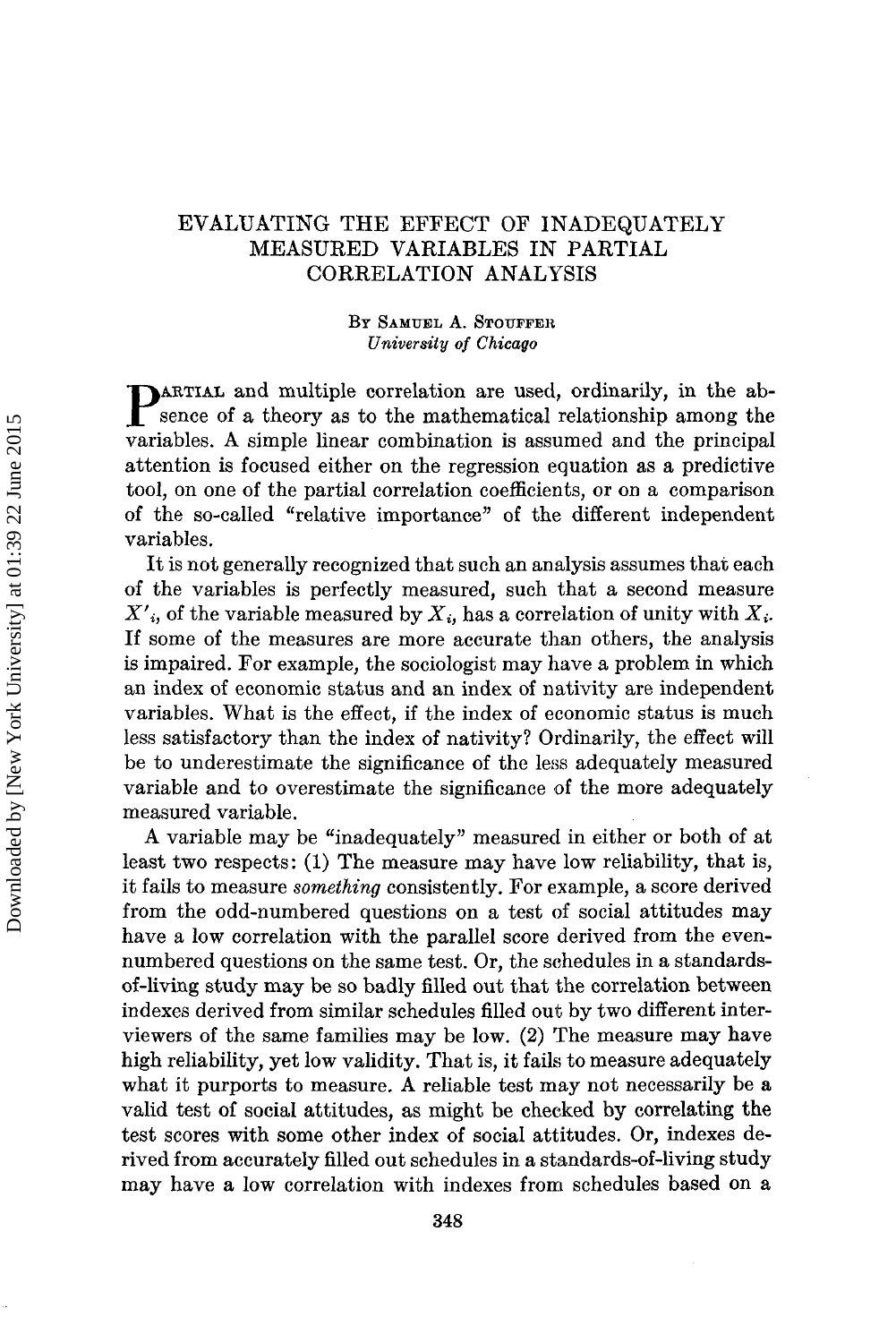### . **INADEQUATELY MEASURED VARIABLES 349**

different, though equally defensible, concept of standards of living.<sup>1</sup> If either the reliability or validity of an index is in question, at least two measures of the variable are required to permit an evaluation. The purpose of this paper is to provide a logical basis and a simple arithmetical procedure (a) for measuring the effect of the use of two indexes, each of one or more variables, in partial and multiple correlation analysis and (b) for estimating the likely effect if two indexes, not available, could be secured.

# **THEORETICAL CONSIDERATIONS**

Let us assume that we have *s* variables, of each of which there exist two measures *X* and **X',** based on *n* cases. Our problem is to compare the results from the use of both  $X_i$  and  $X'_i$  with the results from the use of  $X_i$  alone. The problem might be examined still more generally by considering  $k$  measures of each variable  $X_i$ . The present paper, however, is limited to a consideration of the two measures  $X_i$  and  $X'$ <sub>i</sub>, of each of our *s* variables.

The writer has considered three different approaches, which, though different in their initial logic, lead, as will be proved, to identical results in important special cases.

(1) If we consider  $X_1$ , the dependent variable, satisfactorily measured, such that  $X'$ <sub>1</sub> may be disregarded, we may find the multiple correlation of  $X_1$  with  $X_2$  and  $X'_2$  holding constant the remaining  $2(s-2)$ variables. The theory was described by the writer in a previous paper in this JOURNAL.<sup>2</sup> Expressing  $v_1$ ,  $v_2$ , and  $v'_2$  as respective deviations from the planes

\n The planes\n 
$$
v_1 = X_1 - (a_1 + b_{13.3'4...ss'}X_3 + b_{13',34...ss'}X'_3 + \cdots + b_{1s',33'...(s-1)'s}X'_s)
$$
\n

\n\n $v_2 = X_2 - (a_2 + b_{23.3'4...ss'}X_3 + b_{23',34...ss'}X'_3 + \cdots + b_{2s',33'...(s-1)'s}X'_s)$ \n

\n\n $v'_2 = X'_2 - (a'_2 + b_{2'3.3'4...ss'}X_3 + b_{2'3',34...ss'}X'_3 + \cdots + b_{2s',33'...(s-1)'s}X'_s)$ \n

one finds the multiple correlation between the values of *v.* This correlation coefficient, since it has properties both of multiple and of partial correlation, has been called  $r_{1,22',33',...ss'}$ , the coefficient of combined partial correlation, and it has been shown that it may be expressed in terms of conventional values of *T* by writing

$$
r_{1.22'.33'...ss'} = \sqrt{1 - (1 - r_{12.33'...ss'})(1 - r_{12'.233'...ss'}}).
$$
 (1)

**<sup>1</sup>Another type of inadequacy may arise when** *X,* **and XI, say. are ratios with a common inaccurate**  denominator p, while X<sub>1</sub> does not contain p. Then  $r_{11}$  under certain conditions will be too high. (Cf. Karl Pearson, Proceedings of the Royal Society, 1x, 1897, p. 489.) If  $r_{11}$  is too high,  $r_{11}$ , ordinarily will overestimated as compared with  $r_{11}$ . However, this so-called "spurious correlation" is negligible in cases where it is logical to use percentages or ratios in social or demographic statistics, as G. Udny Yule<br>has shown (Journal of the Royal Statistical Society, 1xxiii, 1910, p. 644). The writer's present considera**tions do not deal with the problem discussed by Pearson and Yule and should not be confused with it.** 

<sup>&</sup>lt;sup>2</sup> "A Coefficient of 'Combined Partial Correlation' with an Example from Sociological Data," this **JOURNAL, v. 29, March, 1934, pp. 70-71.**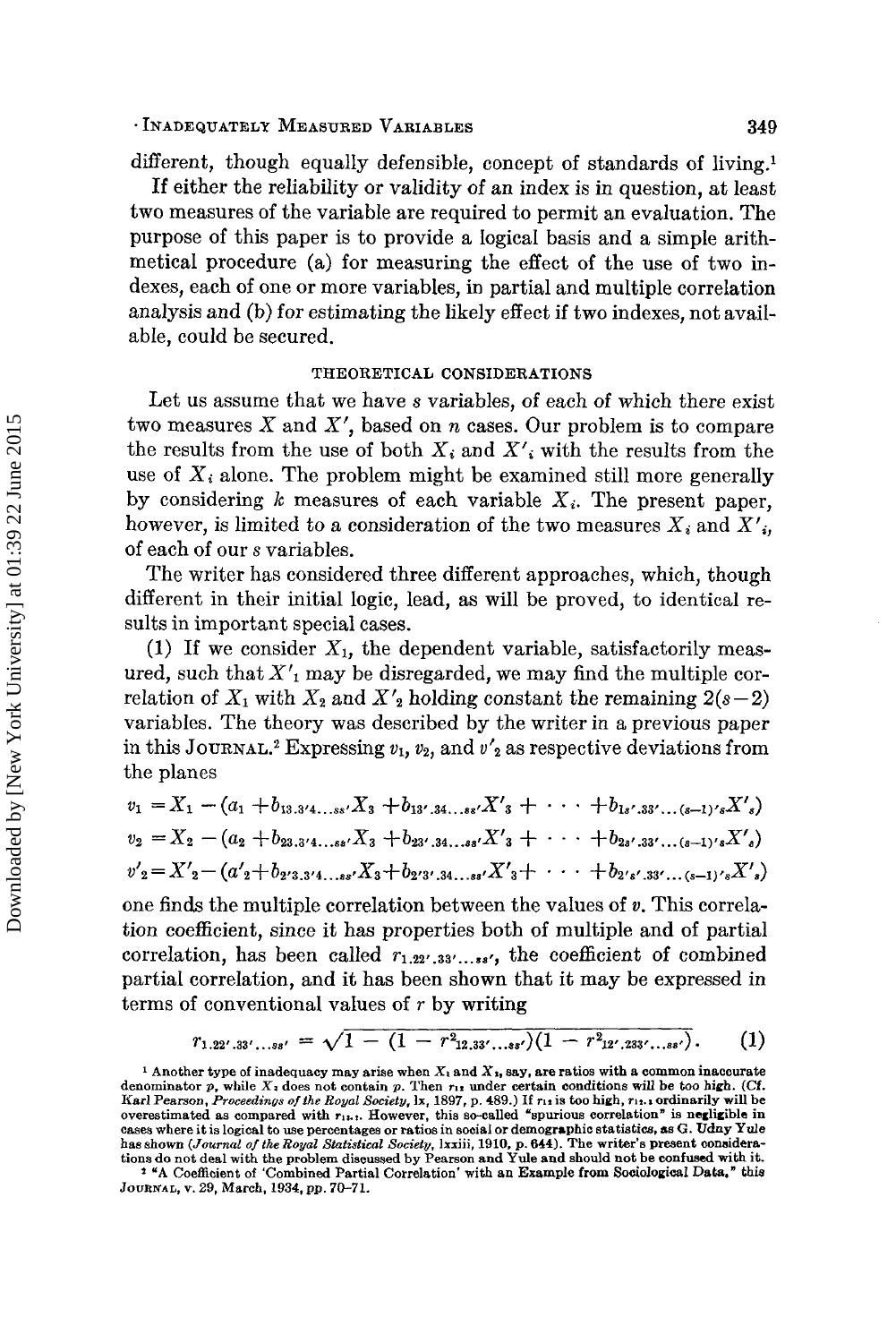# **350 AMERICAN STATISTICAL ASSOCIATION.**

This approach to our problem has two limitations, among others. It does not provide for two measures of the dependent variable and it requires  $(2s-1)$  dimensions for handling a problem with only s sets **of** measures. On the other hand, if one has **a** problem with only three sets of measures this method provides a useful procedure for comparing  $r_{1.22',33'}$  with  $r_{1.33',22'}$  and noting how they differ from  $r_{12,3}$  and  $r_{13,2}$ , respectively. Equation **1** may be written

$$
r_{1.22'.33'} = \sqrt{\frac{r_{12.33'} + r_{12'.33'} - 2r_{12.33'}r_{12'.33'}r_{22'.33'}}{1 - r_{22'.33'}}}. \tag{1a}
$$

If  $r_{12} = r_{12'}$ , and  $r_{23} = r_{2'3} = r_{2'3'} = r_{2'3'}$ , while  $r_{22'}$  and  $r_{33'}$  are each  $\neq \pm 1$ , Equation 1a reduces to a simple form in terms of zero-order *r's*, namely,<br> $r_{12}d_{33} - r_{13}r_{23}$  (1b)

$$
r_{1.22'.33'} = \frac{r_{12}d_{33} - r_{13}r_{23}}{\sqrt{(d_{33} - r_{13})(d_{22}d_{33} - r_{23})}},
$$
 (1b)

where  $d_{ii} = \frac{1}{2}(1+r_{ii'})$ . If we possess only one index of the variable measured by *X3,* Equation la reduces to

$$
r_{1.22',3} = \sqrt{\frac{r^2_{12.3} + r^2_{12'.3} - 2r_{12.3}r_{12'.3}r_{22'.3}}{1 - r^2_{22'.3}}},
$$
 (1c)

which, if  $r_{12} = r_{12'}$ , and  $r_{23} = r_{2'3}$ , while  $r_{22'} \neq \pm 1$ , reduces to the very convenient form

$$
r_{1.22',3} = \lambda r_{12,3}, \qquad (1d)
$$

where  $\lambda = \sqrt{(1-r_{23})/(d_{22}-r_{23}^2)}$  and  $d_{22} = \frac{1}{2}(1+r_{22})$ . It is evident from an inspection of the expression under the radical that  $r_{1.22',3} > r_{12,3}$ , as would follow from the property of  $r_{1,22',3}$  as a multiple correlation coefficient. The value of  $r_{1.22',3}$  may be compared with the conventional value of  $r_{13.22}$  and it can then be noted how they differ from  $r_{12.3}$  and **r13 .2,** respectively.

(2) Let us now avail ourselves of  $X_1$  and  $X'_1$ , two measures of the dependent variable, and join a fourth equation to the three considered above, namely,

$$
v'_{1} = X'_{1} - (a'_{1} + b_{1's,3'4...ss'}X_{3} + b_{1's',34...ss'}X'_{3} + \cdots + b_{1's',33'...(s-1)'s}X'_{s}).
$$
  
Write  $y_{i} = v_{i}/\sigma_{v_{i}}$  and form the sums  $(y_{1} + y'_{1})$  and  $(y_{2} + y'_{2})$ . Since  $\sigma_{y_{i}} = 1$ , whence

$$
\sigma_{y_i+y'_i} = \sqrt{\sigma_{y_i}^2 + 2r\sigma_{y_i}\sigma_{y'_i} + \sigma_{y'_i}^2} = \sqrt{2(1 + r_{y_iy'_i})}
$$

and since  $\Sigma y_i y_{i'}/n = r_{y_i y_i}$ , we have

$$
r_{(y_1+y'_1)(y_2+y'_2)} = \frac{\Sigma(y_1+y'_1)(y_2+y'_2)}{n\sigma_{y_1+y'_1}\sigma_{y_2+y'_2}} = \frac{r_{y_1y_2}+r_{y_1y'_2}+r_{y'_1y_2}+r_{y'_1y'_2}}{2\sqrt{(1+r_{y_1y'_1})(1+r_{y_2y'_2})}}
$$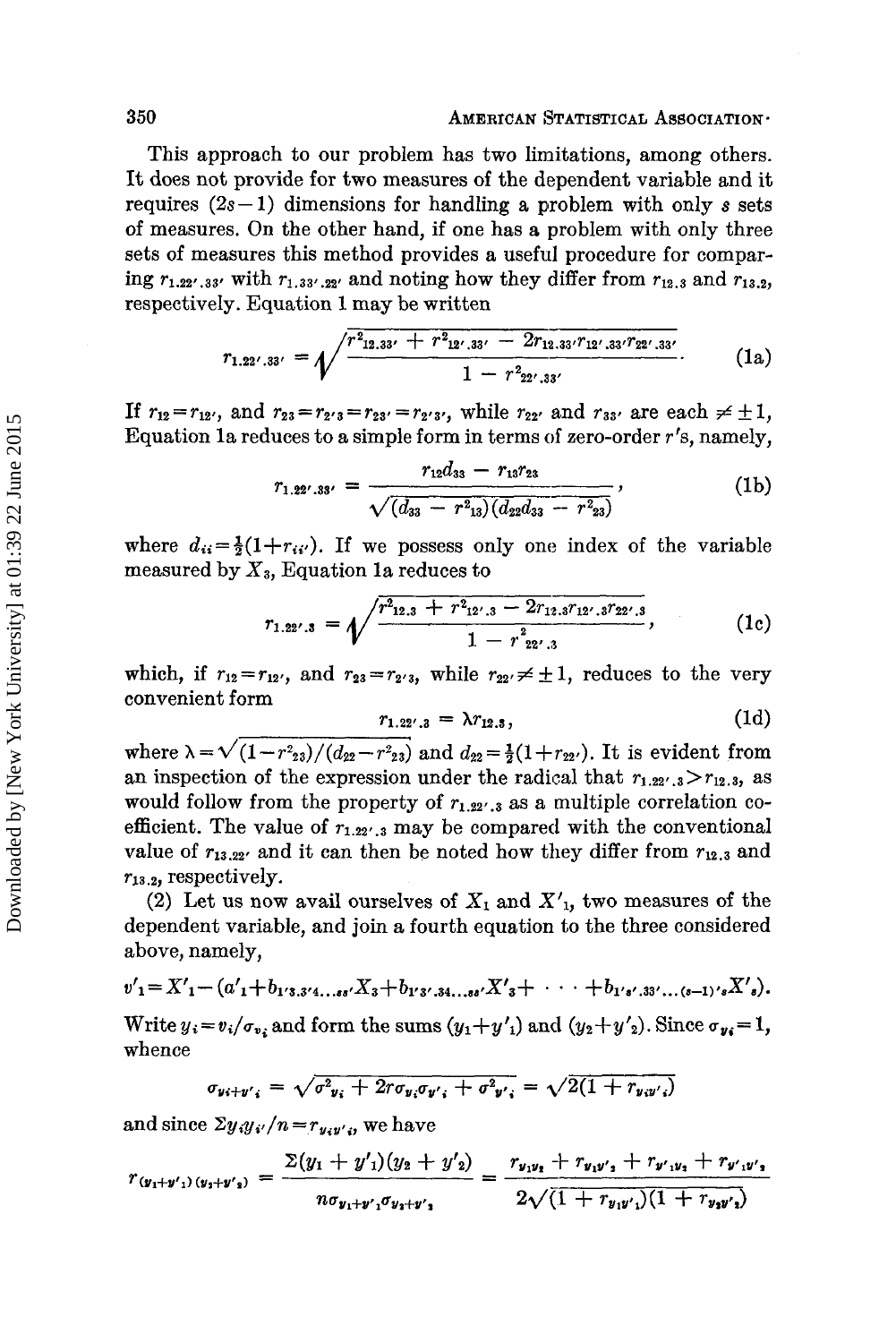# . **INADEQUATELY MBLASURED VARIABLES 351**

whence, from the relation  $r_{y_i y_j} = r_{ij,33'...s}$ 

$$
r_{(y_1+y')}(y_2+y') = \frac{r_{12.33'...s\cdot s} + r_{12'.33'...s\cdot s'} + r_{1'2.33'...s\cdot s'} + r_{1'2'.33'...s\cdot s'}}{2\sqrt{(1+r_{11'.33'...s\cdot s'})}(1+r_{22'.33'...s\cdot s'})} \qquad (2)
$$

It is interesting to consider again the case of three variables. Equation **2** reduces to

$$
r_{(y_1+y_1)(y_2+y_2)} = \frac{r_{12.33'} + r_{12'.33'} + r_{12.33'} + r_{12'.33'}}{2\sqrt{(1+r_{11'.33'}) (1+r_{22'.33'})}}.
$$
 (2a)

If we now assume that  $r_{ij} = r_{ij} = r_{ij} = r_{i'j'}$ , while  $r_{ii'} \neq 1$ , Equation 2a may be shown to reduce to

wn to reduce to  
\n
$$
r_{(y_1+y')}(y_1+y') = \frac{r_{12}d_{33} - r_{13}r_{23}}{\sqrt{(d_{11}d_{33} - r^2_{13})(d_{22}d_{33} - r^2_{23})}}
$$
\n(2b)

where  $d_{ii} = \frac{1}{2}(1 + r_{ii'})$ . If we use only one index of the independent variable, Equation **2b** reduces to a form identical with (lb). Moreover, if we use only one index each of  $X_1$  and  $X_3$ , Equation 2b reduces to

$$
r_{y_1(y_2+y'_2)} = \lambda r_{12.3}, \qquad (2c)
$$

which is identical with (Id).

It will be observed that, although  $(y_1+y'_1)$  and  $(y_2+y'_2)$  are index numbers formed by combining two measures of each factor, it **is** not necessary arithmetically to go through the process described, since Equation *2* expresses our results directly in terms **of** correlation **CO**efficients between the original measures **of** *X.* The principal limitation of this approach seems to be the fact that it requires **2s** dimensions to handle a problem involving only *s* pairs of measures.

**(3)** By our third approach we reduce the problem to *s* dimensions. Writing  $z_i = (X_i - \overline{X}_i)/\sigma_i$ , where  $\overline{X} = \Sigma X_i/n$ , we form the sums

$$
t_1 = z_1 + z'_1
$$
  
\n
$$
t_2 = z_2 + z'_2
$$
  
\n
$$
t_s = z_s + z'_s
$$

and seek to express the relationships among the values **of** *t* in terms **of** relationships among the original values of X.

Remembering that  $\sigma_{z_i}=1$ , whence  $\sigma_{t_i}=\sqrt{2(1+r_{ii'})}$ , and that  $\sum z_i z_j/n = r_{ij}$ , where  $r_{ij}$  is the zero-order correlation between  $X_i$  and *Xi,* we have

$$
r_{i_{i}t_{j}} = \frac{\sum(z_{i} + z'_{i})(z_{j} + z'_{j})}{2n\sqrt{(1 + r_{i}t)(1 + r_{j}t)}}
$$
  
= 
$$
\frac{r_{ij} + r_{ij} + r_{ij} + r_{ij}t}{4\sqrt{[(1 + r_{ij})/2][(1 + v_{ij})/2]}} = \frac{\bar{r}_{ij}}{\sqrt{d_{i}d_{ij}}},
$$
(3)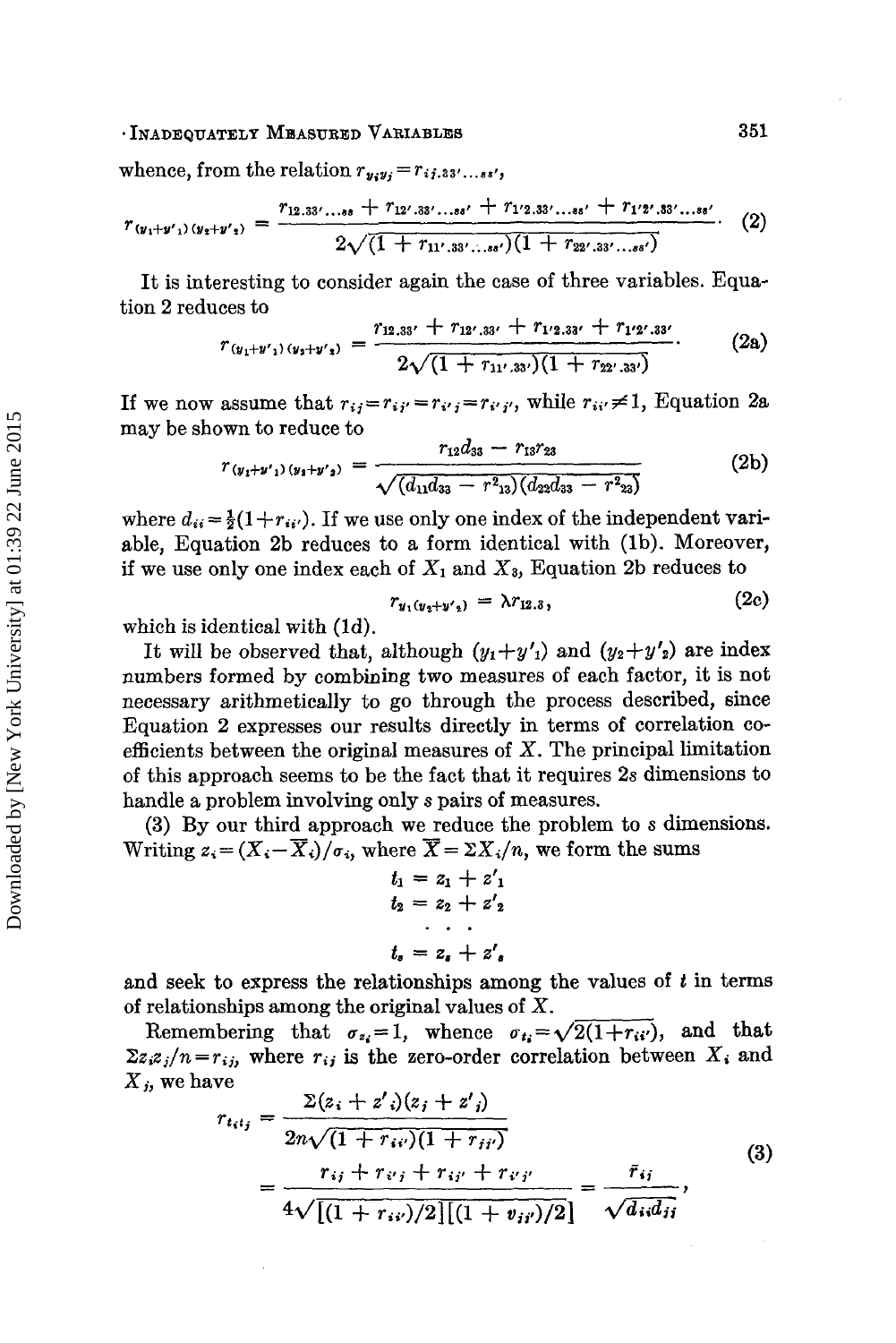where  $\bar{r}_{ij} = \frac{1}{4}(r_{ij}+r_{i'j}+r_{i'j}+r_{i'j'})$ , the average zero-order intercorrelations, and where  $d_{ii}=\frac{1}{2}(1+r_{ii}).$ 

Consider now the conventional correlation matrix

$$
\Delta = \begin{vmatrix} 1 & r_{t_1t_2} & \cdots & r_{t_1t_r} \\ r_{t_1t_2} & 1 & \cdots & r_{t_2t_r} \\ \vdots & \vdots & \ddots & \vdots \\ r_{t_1t_r} & r_{t_2t_2} & \cdots & 1 \end{vmatrix}, \qquad (3a)
$$

which, upon substitution of the values of  $r_{t_i t_j}$  found in (3), becomes

$$
\begin{vmatrix}\nr_{t_1t_1} & r_{t_2t_2} \cdots & 1\n\end{vmatrix}
$$
\n*estitution of the values of*  $r_{t_1t_1}$  *found in (3), becomes*\n
$$
\Delta = \begin{vmatrix}\n1 & \frac{\bar{r}_{12}}{\sqrt{\bar{d}_{11}\bar{d}_{12}}} & \cdots & \frac{\bar{r}_{1s}}{\sqrt{\bar{d}_{11}\bar{d}_{ss}}}\\
\frac{\bar{r}_{12}}{\sqrt{\bar{d}_{11}\bar{d}_{22}}} & 1 & \cdots & \frac{\bar{r}_{2s}}{\sqrt{\bar{d}_{22}\bar{d}_{ss}}}\n\end{vmatrix}.
$$
\n(3b)\n
$$
\frac{\bar{r}_{1s}}{\sqrt{\bar{d}_{11}\bar{d}_{ss}}} = \frac{\bar{r}_{2s}}{\sqrt{\bar{d}_{22}\bar{d}_{ss}}} \cdots \qquad 1
$$

Multiply the elements in the first row by  $\sqrt{d_{11}}$ , the elements in the second row by  $\sqrt{d_{22}}$ , etc. Multiply the elements in the first column by  $\sqrt{d_{11}}$ , the elements in the second column by  $\sqrt{d_{22}}$ , etc. We have

$$
\Delta = \frac{1}{d_{11}d_{22} \cdots d_{ss}} \begin{vmatrix} d_{11} & \bar{r}_{12} & \cdots & \bar{r}_{1s} \\ \bar{r}_{12} & d_{22} & \cdots & \bar{r}_{2s} \\ \vdots & \vdots & \ddots & \vdots \\ \bar{r}_{1s} & \bar{r}_{2s} & \cdots & d_{ss} \end{vmatrix}
$$
 (3c)

and we write

 $\overline{1}$ 

$$
\Delta = \frac{\Delta'}{d_{11}d_{22}\cdots d_{ss}}
$$

As a consequence of the operation in passing from  $(3b)$  to  $(3c)$ , any  $(s-1)$ -rowed minor of  $\Delta'$ ,

$$
\Delta'_{ij} = \frac{\sqrt{d_{ij}d_{jj}}}{d_{11}d_{22} \cdots d_{ss}} \Delta_{ij}, \tag{3d}
$$

where  $\Delta'_{ij}$  is formed by crossing out the *i*'th row and *j*'th column in  $\Delta'$ . This is a special case, where  $m_i=2$ , of a more general determinant in which  $d_{ii}=[1+(m_i-1)\bar{r}_{ii}]/m_i$ , in which  $\bar{r}_{ii}$  is the average of the  $m_i(m_i-1)/2$  intercorrelations between  $m_i$  measures of a given varia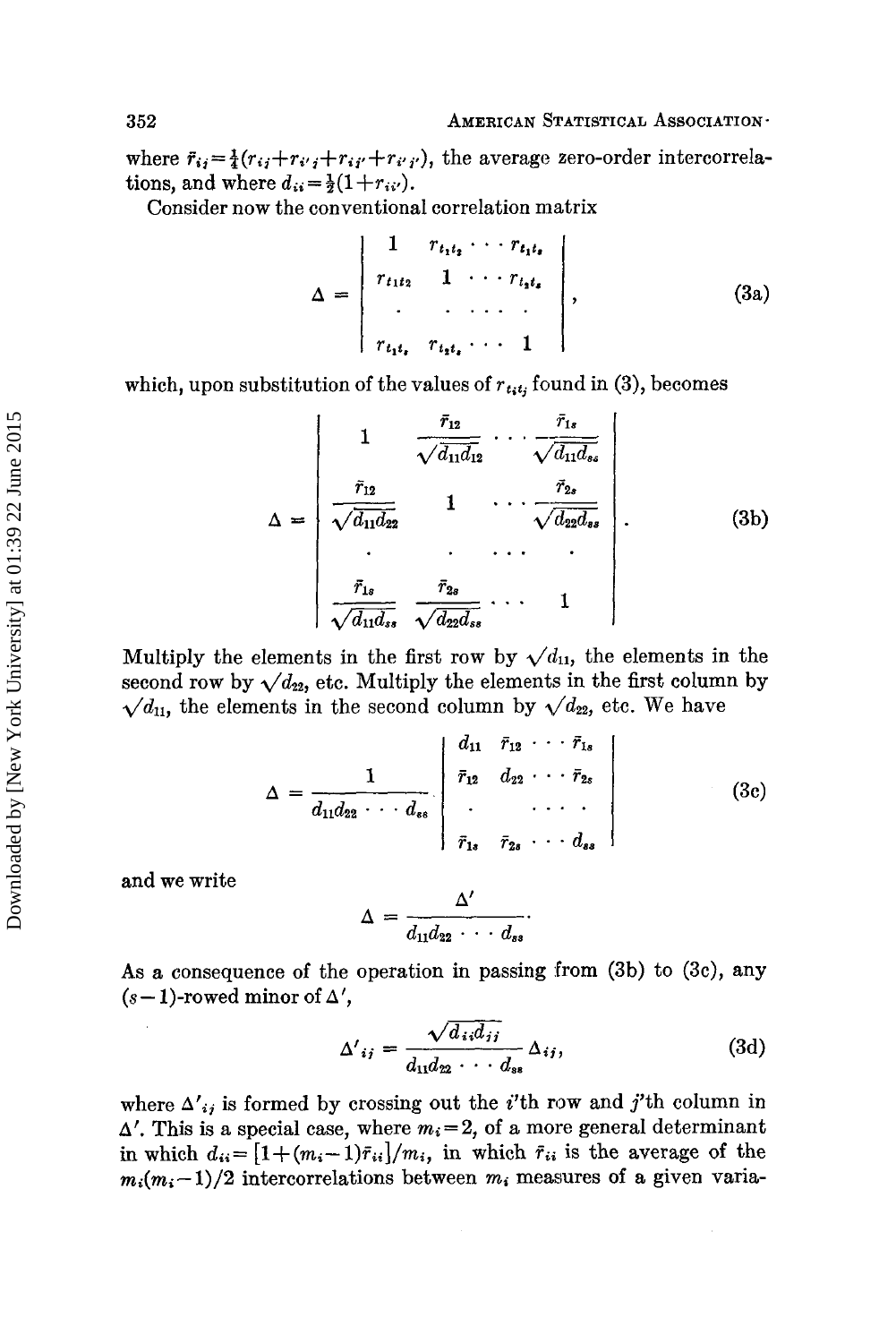ble *i*. It is of interest to note that as  $m_i \rightarrow \infty$ ,  $d_{ii} \rightarrow \bar{r}_{ii}$ , whence, if  $m_i$  also  $\rightarrow \infty$ ,  $\bar{r}_{ij}/\sqrt{d_{ii}d_{jj}} \rightarrow \bar{r}_{ij}/\sqrt{\bar{r}_{ij}\bar{r}_{jj}}$ , which is a form of the correlation coefficient corrected for attenuation.<sup>3</sup>

Solution of this determinant gives the equations needed, in terms of zero-order correlation coefficients, for the complete analysis of our problem. Equation 3c makes explicit the assumption, as to the intrinsic accuracy of all variables, which is implicit in the conventional partial correlation analysis. Only as every value  $r_{ii'} \rightarrow 1$ , whence  $d_{ii}$  $=\frac{1}{2}(1+r_{ii'})\rightarrow 1$ , and as every value  $\bar{r}_{ij}\rightarrow r_{ij}$ , does  $\Delta'$  approach the usual form. In other words, the customary correlation analysis assumes that every  $X_i$  would correlate perfectly with another measure  $X'_{i}$ , of the same variable.

Let us now consider three variables only, namely,  $t_1$ ,  $t_2$ , and  $t_3$ . Equation 3c becomes

$$
\Delta = \frac{1}{d_{11}d_{22}d_{33}} \begin{vmatrix} d_{11} & \bar{r}_{12} & \bar{r}_{13} \\ \bar{r}_{12} & d_{22} & \bar{r}_{23} \\ \bar{r}_{13} & \bar{r}_{23} & d_{33} \end{vmatrix} . \tag{3e}
$$

The four types of values in which there is likely to be most interest with respect to our present problem are  $r_{t_1t_2}$ ,  $t_3$ ,  $\beta_{t_1t_2}$ ,  $t_3$ ,  $\beta_{t_1t_2}$ ,  $t_3r_{t_1t_2}$ , and  $R_{i_1,i_2i_3}$ . In the interest of clarity, the notation will be changed by writing  $(i+i)$  in the place of  $t_i$  in the subscripts. Let us now express our desired measures in terms of the zero-order correlations between the original values of  $X_1$ ,  $X_2$ , and  $X_3$ , remembering that  $\bar{r}_{ij} = \frac{1}{4}(r_{ij} + r_{ij}r_{ij})$  $+r_{i'j}+r_{i'j'}$ , and that  $d_{ii}=\frac{1}{2}(1+r_{ii'})$ .

(a) When there are two measures each of  $X_1$ ,  $X_2$ , and  $X_3$ .

$$
r_{(1+1)(2+2),(3+3)} = \frac{\Delta_{12}}{\sqrt{\Delta_{22}\Delta_{11}}} = \frac{\Delta'_{12}}{\sqrt{\Delta'_{22}\Delta'_{11}}}, \quad \text{from (3d)},
$$

$$
= \frac{\bar{r}_{12}d_{33} - \bar{r}_{13}\bar{r}_{23}}{\sqrt{(d_{11}d_{33} - \bar{r}^2_{13})(d_{22}d_{33} - \bar{r}^2_{23})}}.
$$
(3f)

It will be observed that if we write  $r_{ij} = \bar{r}_{ij}$  (3f) becomes identical with (2b); otherwise, (3f) may be expected to differ from (2) because of the different logic behind the respective derivations.<br>  $\beta_{(1+1)(2+2),(3+3)} = \frac{\Delta_{12}}{\Delta_{11}} =$ , from (3d), of the different logic behind the respective derivations.

$$
\beta_{(1+1)(2+2),(3+3)} = \frac{\Delta_{12}}{\Delta_{11}} = , \quad \text{from (3d)},
$$

$$
\frac{\Delta'_{12}}{\Delta'_{11}} \sqrt{\frac{d_{22}}{d_{11}}} = \left(\frac{\tilde{r}_{12}d_{33} - \tilde{r}_{13}\tilde{r}_{23}}{d_{22}d_{33} - \tilde{r}_{23}^2}\right) \sqrt{\frac{d_{22}}{d_{11}}}.
$$
(3g)

**For the general proof see the writer's paper, "Reliability Coefficients in a Correlation Matrix,"**  Psychometrica, June, 1936. Equation 3 can be shown to be a special case of Equation 147 in Truman L.<br>Kelley, Statistical Methods, p. 197.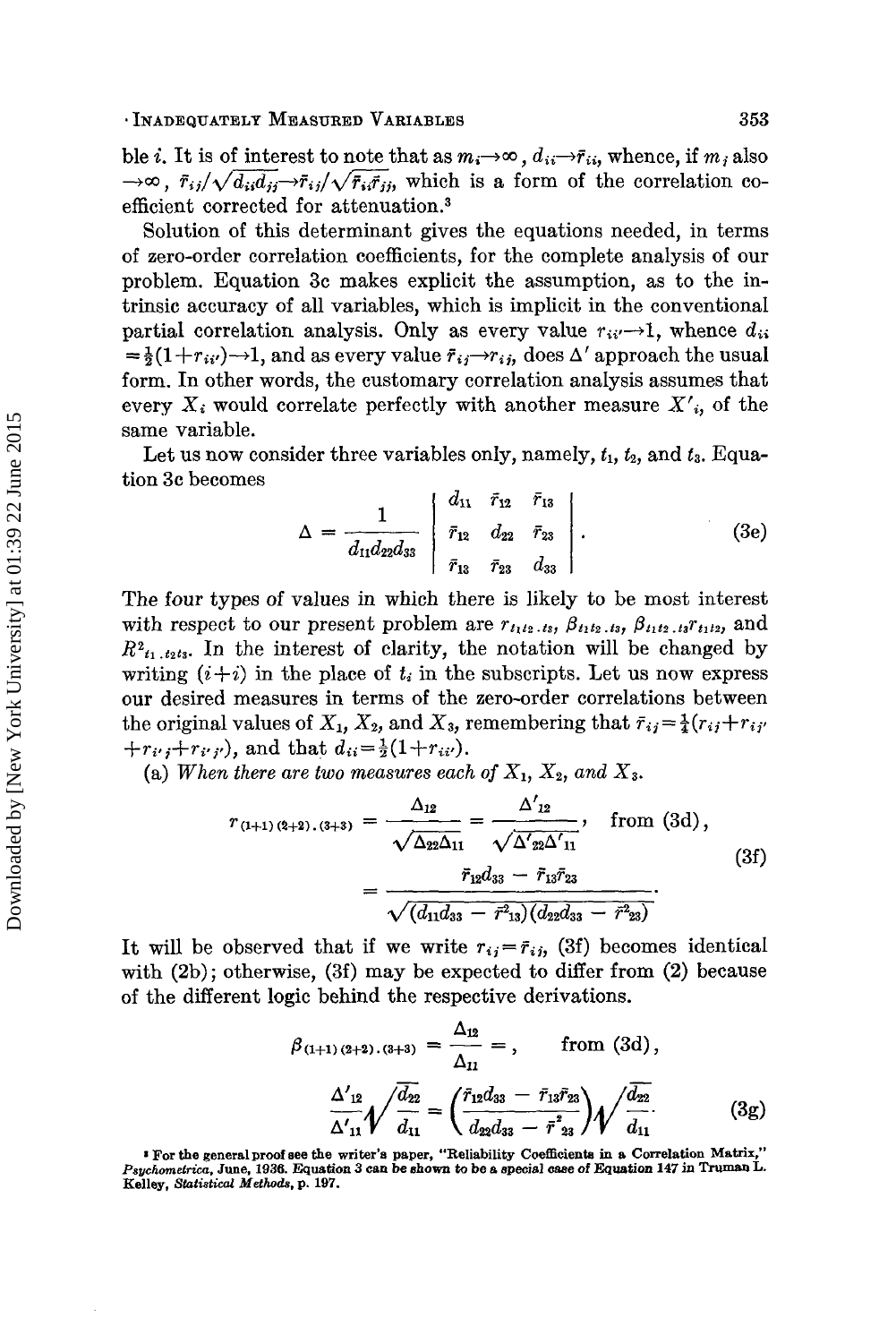**354** AMERICAN STATISTICAL ASSOCIATION.

$$
\beta_{(1+1)(2+2),(3+3)}r_{(1+1)(2+2)} = \left[\frac{\bar{r}_{12}d_{33} - \bar{r}_{13}\bar{r}_{23}}{d_{11}(d_{22}d_{33} - \bar{r}_{23}^2)}\right]\bar{r}_{12}.
$$
 (3h)

$$
R^{2}_{(1+1),(2+2)(3+3)} = 1 - \frac{1}{\Delta_{11}} = 1 - \frac{1}{\Delta'_{11}d_{11}}= \frac{\bar{r}^{2}_{12}d_{33} + \bar{r}^{2}_{13}d_{22} - 2\bar{r}_{12}\bar{r}_{13}\bar{r}_{23}}{d_{11}(d_{22}d_{33} - \bar{r}^{2}_{23})}
$$
(3i)

(b) When there are two measures each of  $X_1$ , and  $X_2$ , and when there is *one measure of*  $X_3$ . Substitute  $d_{33} = 1$  in Equation 3e or Equations 3f to 3i, inclusive. Example:

$$
r_{(1+1)(2+2).3} = \frac{\bar{r}_{12} - \bar{r}_{13}\bar{r}_{23}}{\sqrt{(d_{11} - \bar{r}_{13}^2)(d_{11}d_{22} - \bar{r}_{23}^2)}}.
$$
(3j)

If we write  $r_{ij} = \bar{r}_{ij}$ , (3j) becomes identical with results obtained from reducing (2b).

(c) When there is one measure of  $X_1$  and when there are two measures *each of*  $X_2$  *and*  $X_3$ . Substitute  $d_{11}=1$  in (3e) or Equations 3f to 3i, ininclusive. Example :

$$
r_{1(2+2),(3+3)} = \frac{\bar{r}_{12}d_{33} - \bar{r}_{13}\bar{r}_{23}}{\sqrt{(d_{33} - \bar{r}_{13})(d_{22}d_{33} - \bar{r}_{23})}}.
$$
 (3k)

If we write  $r_{ij} = \bar{r}_{ij}$ , Equation 3k becomes identical with (1b), or with (2b) when  $d_{11} = 1$ . The three approaches to our problem coincide in results at this point, although, if  $r_{ij} \neq \bar{r}_{ij}$ , we may expect differences.

(d) When there is one measure each of  $X_1$ , and  $X_3$ , while there are two *measures of*  $X_2$ . Substitute  $d_{11} = d_{33} = 1$  in Equation 3e or Equations 3f to 3i, inclusive. Write  $r_{13} = \bar{r}_{13}$ . Examples:

$$
r_{1(2+2).3} = \frac{\bar{r}_{12} - \bar{r}_{13}\bar{r}_{23}}{\sqrt{(1 - r^2_{13})(d_{22} - \bar{r}^2_{23})}},
$$
\n(31)

which, if  $r_{12}=r_{12}$  and if  $r_{23}=r_{23}$ , reduces, exactly as (1b) and (2b) reduce, to

$$
r_{1(2+2),3} = \lambda r_{12,3}, \qquad (3m)
$$

where  $\lambda = \sqrt{(1-r^2_{23})/(d_{22}-r^2_{23})}$ , an identity with (1d) or (2c). Moreover,

$$
r_{1(2+2).3} = \lambda r_{12.3}, \qquad (3m)
$$
  

$$
\frac{r_{23}}{(d_{22}-r_{23})}, \text{ an identity with (1d) or (2c). More-}
$$
  

$$
r_{13.(2+2)} = \frac{r_{13}d_{22} - \bar{r}_{12}\bar{r}_{23}}{\sqrt{(1-r_{13})(d_{22}-\bar{r}_{23})}}.
$$
 (3n)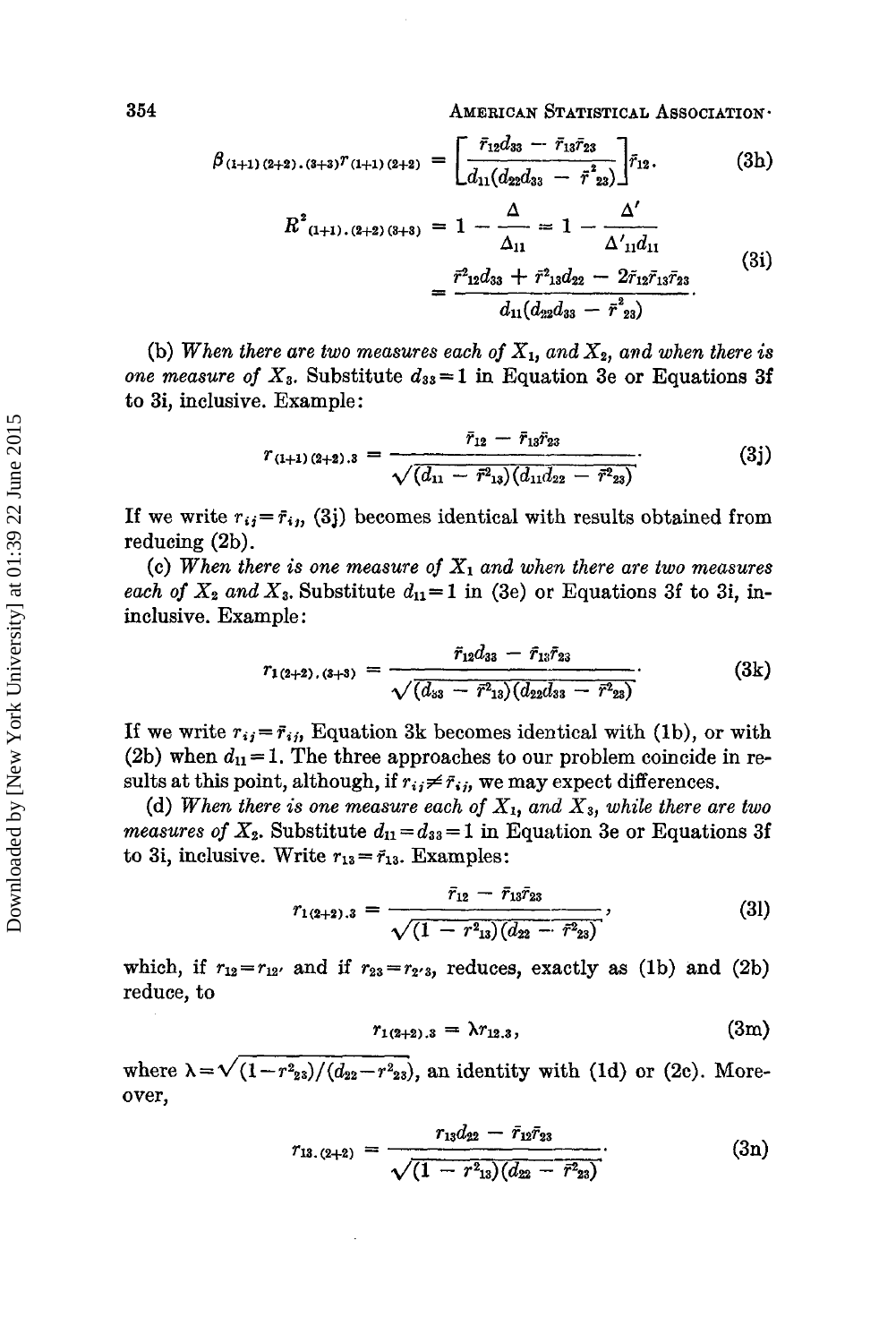## - **INADEQUATELY MEASURED VARIABLES 355**

If  $r_{12} = r_{12'}$  and if  $r_{23} = r_{2'3}$ , we may write (3n) as

$$
r_{13.(2+2)} = \frac{r_{13}d_{22} - r_{12}r_{23}}{\sqrt{(1 - r_{13}^2)(d_{22} - r_{23})}},
$$
 (30)

which can be shown to be identical with the conventional formula for  $r_{13,22'}$  under the same assumptions, where  $r_{13,22'}$  is the partial correlation coefficient between  $X_1$  and  $X_3$ , with  $X_2$  and  $X'_2$  held constant. When  $r_{12} = r_{12}$ , and  $r_{23} = r_{2'3}$  and when  $r_{12.3}$ ,  $r_{13.2}$ ,  $r_{1(2+2).3}$ , and  $r_{12. (3+3)}$ <br>each  $\neq 0$ , we write  $\frac{r_{1(2+2).3}}{r_{13. (2+2)}} = k \frac{r_{12.3}}{r_{13.2}}$ , whence each  $\neq$ 0, we write

$$
\frac{r_{1(2+2).3}}{r_{13.(2+2)}} = k \frac{r_{12.3}}{r_{13.2}}, \text{ whence}
$$
\n
$$
k = \frac{\lambda r_{13.2}}{r_{13.(2+2)}} = \frac{r_{13} - r_{12}r_{23}}{r_{13}d_{22} - r_{12}r_{23}} > 1,
$$

if  $r_{13}$  is positive and  $>r_{12}r_{23}$ , or if  $r_{13}$  is negative and  $\langle r_{12}r_{23}$ .

If  $r_{12} \neq r_{12}$  and if  $r_{23} \neq r_{2'3}$ , the logic of our derivation would require that  $r_1_{(2+2),3}$  be compared with  $r_{13,(2+2)}$ , rather than with  $r_{13,22'}$ . It will be observed that the arithmetical operations needed to calculate  $(3n)$  are simpler than those needed to calculate  $r_{13.22}$ .

By similar methods the reader may find easily the values of  $r_{(1+1),23}$ or of any other functions derived from the correlation matrix.

We have seen that when  $r_{ij}=r_{ij}=r_{i'j}=r_{i'j'}$ , our second and third theoretical approaches lead to identical values of partial *r,* and that when  $r_{11'} = 1$ , where  $X_1$  is the dependent variable, our first approach also coincides in results. It is the writer's judgment that the third approach is to be preferred, both theoretically and practically, because of its simplicty and generality. It reduces a problem with *2s* sets of measures to one of s dimensions. It permits a ready comparison not only of such values as  $r_1$ <sub>(2+2)</sub>, and  $r_1$ <sub>3</sub>. (2+2), or some functions thereof, but also of such values as  $\beta_{1(2+2),3}$  and  $\beta_{13,(2+2)}$ , or the products of the Betas with  $r_{1(2+2)}$  and  $r_{13}$ , respectively, or of such a value as  $R^2$ <sub>1</sub>,  $(2+2)$ <sub>3</sub>. It avoids logical difficulties as to dependent and independent variables which might possibly appear from the application of least square theory in the second approach, and it permits the computation of standard errors by conventional formulas. Each **of** the three approaches assumes *Xi* and *X',* **to** be **of** equal weight or value for use in an index.

sumes  $X_i$  and  $X'_i$  to be of equal weight or value for use in an index.<br>The third approach, it will be remembered, assumes that an index unber t, is formed by finding  $z = (X - \overline{X})/a \cdot$  and  $z' = (X' - \overline{X}')/a'$ . number  $t_i$  is formed by finding  $z_i = (X_i - \overline{X}_i)/\sigma_i$  and  $z'_{i} = (X'_{i} - \overline{X}'_{i})/\sigma'_{i}$ and adding these two standard measures. It is possible, especially if **X**  is a fraction and X' is another measure of  $(1-X)$ , that X and X' will be negatively correlated. Naturally, in combining *X* and *X'* in **an**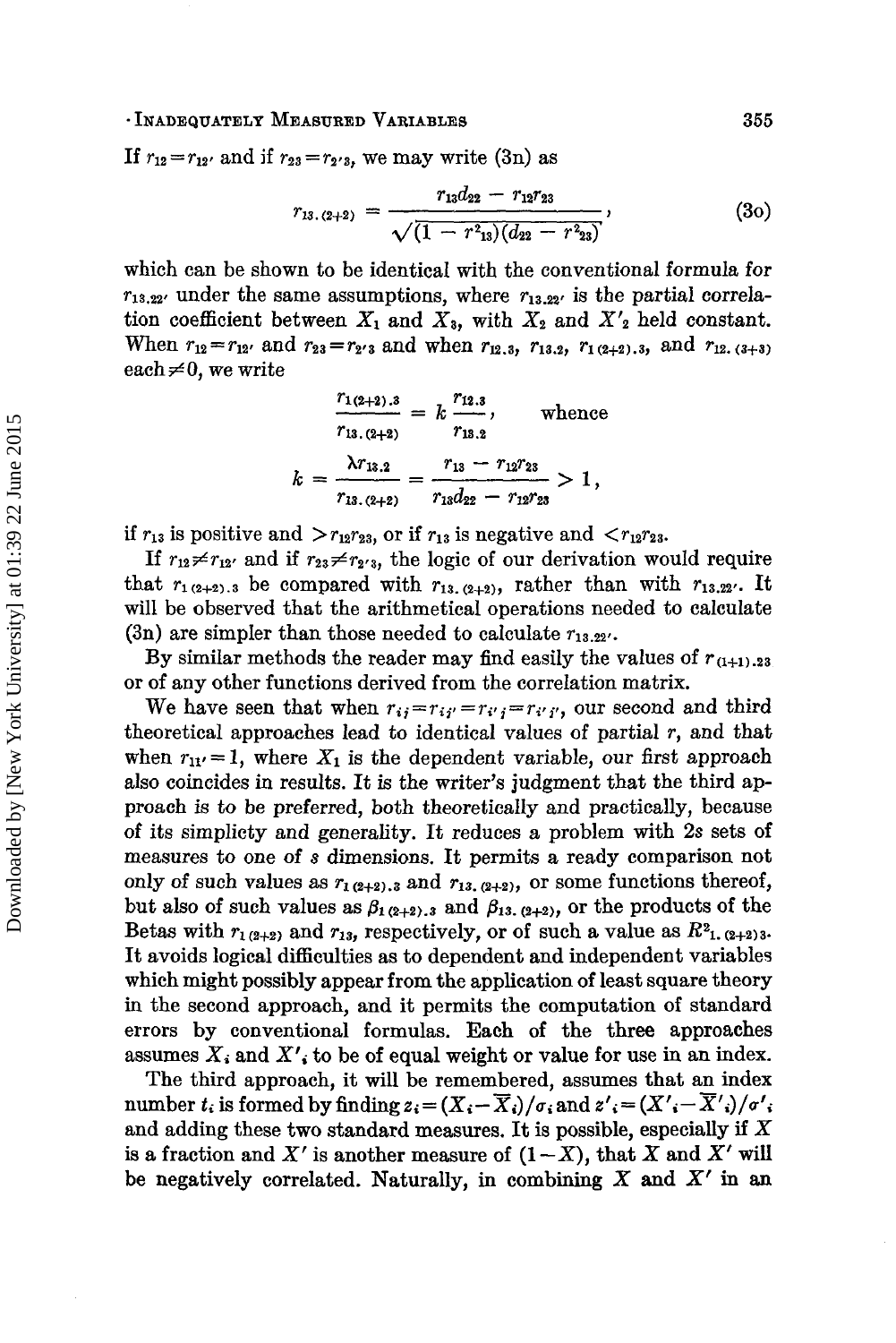index, a research worker would reverse the signs either of *z* or *z',* making the correlation positive. This is not strictly required in the theoretical development above; except that if  $r_{ii'}$  is negative the problem becomes indeterminate when  $r_{ii'} = -1$ . Arithmetically, of course, it is not necessary to compute the index number *ti,* as Equations 3f to 3i, inclusive, or any other measures derived from Equation 3c, may be computed directly from the correlation coefficients involving the original measures of X and X', taken individually. If  $r_{ii'}$  is negative, one should change the sign of  $r_{ii'}$  to positive and reverse the signs in all other correlation coefficients involving *X'.* 

Finally, it often happens that one has some reason to believe that a particular index is inadequate, yet has no second measure at hand. Nevertheless, he would like to know roughly how much difference it might make in his final interpretation if some second index could **have**  been used. **If** he is willing to assume that the correlations of his unknown second index with the other variables would be the same as the correlations of his known first index with these variables, he can set an upper and lower limit of discrepancy by arbitrarily assigning to the unknown  $r_{ii}$  a low value and then a high value. In the special case where Equation **3m** is applicable, no computation is required, as values of  $\lambda$  in (3m) are presented in Table I for selected values of  $r_{22}$  and  $r_{32}$ , or, rather, more generally for selected values of  $r_{ji'}$  and  $r_{jk}$ . It should be said with emphasis, however, that values derived by making these assumptions never should be reported *in lieu* of *r12.3* or *r13.2.* The new

| VALUES OF $\lambda = \sqrt{(1-r_{jk})/(d_{jj}-r_{jk}^2)}$ FOR USE IN THE EQUATION $r_{i(j+j),k} = \lambda r_{ij,k}$<br>[Assuming that $r_{ij} = r_{ij}i$ , and that $r_{jk} = r_{j'}k$ , and writing $d_{jj} = \frac{1}{2}(1 + r_{jj'}i)$ ] |                                                                                        |                                                                                                          |                                                                                                                            |                                                                                                                                              |                                                                                                                                              |  |  |  |  |  |
|---------------------------------------------------------------------------------------------------------------------------------------------------------------------------------------------------------------------------------------------|----------------------------------------------------------------------------------------|----------------------------------------------------------------------------------------------------------|----------------------------------------------------------------------------------------------------------------------------|----------------------------------------------------------------------------------------------------------------------------------------------|----------------------------------------------------------------------------------------------------------------------------------------------|--|--|--|--|--|
| $r_{ik}$                                                                                                                                                                                                                                    | $r_{ij'} = +.50$                                                                       | $r_{ii'} = +0.60$                                                                                        | $r_{ii'} = +0.70$                                                                                                          | $r_{ii'} = +0.80$                                                                                                                            | $r_{ii'} = +.90$                                                                                                                             |  |  |  |  |  |
| .00.<br>.05<br>.10<br>. 15<br>.20<br>.25<br>.30<br>. 35<br>.40<br>.45<br>.50<br>. 55<br>.60<br>.65<br>. 70<br>.75                                                                                                                           | 1.155<br>1.155<br>1.157<br>1.159<br>1.163<br>1.168<br>1.174<br>1.183<br>1.193<br>1.207 | 1.118<br>1.118<br>1.119<br>1.121<br>1.124<br>1.127<br>1.132<br>1.138<br>1.146<br>1.155<br>1.168<br>1.184 | 1.085<br>1.085<br>1.086<br>1.087<br>1.089<br>1.091<br>1.094<br>1.098<br>1.103<br>1.110<br>1.118<br>1.129<br>1.143<br>1.162 | 1.054<br>1.054<br>1.055<br>1.055<br>1.057<br>1.058<br>1.060<br>1.062<br>1.065<br>1.069<br>1.074<br>1.080<br>1.089<br>1.100<br>1.115<br>1.139 | 1.026<br>1.026<br>1.026<br>1.027<br>1.027<br>1.028<br>1.029<br>1,030<br>1.031<br>1.033<br>1.035<br>1.038<br>1.042<br>1.046<br>1.053<br>1.063 |  |  |  |  |  |
| .80<br>.85                                                                                                                                                                                                                                  |                                                                                        |                                                                                                          |                                                                                                                            |                                                                                                                                              | 1.078<br>1.104                                                                                                                               |  |  |  |  |  |

**TABLE I** 

 $(r_{i(i+j),k} = \lambda r_{ij,k})$  is Equation 3m in this paper.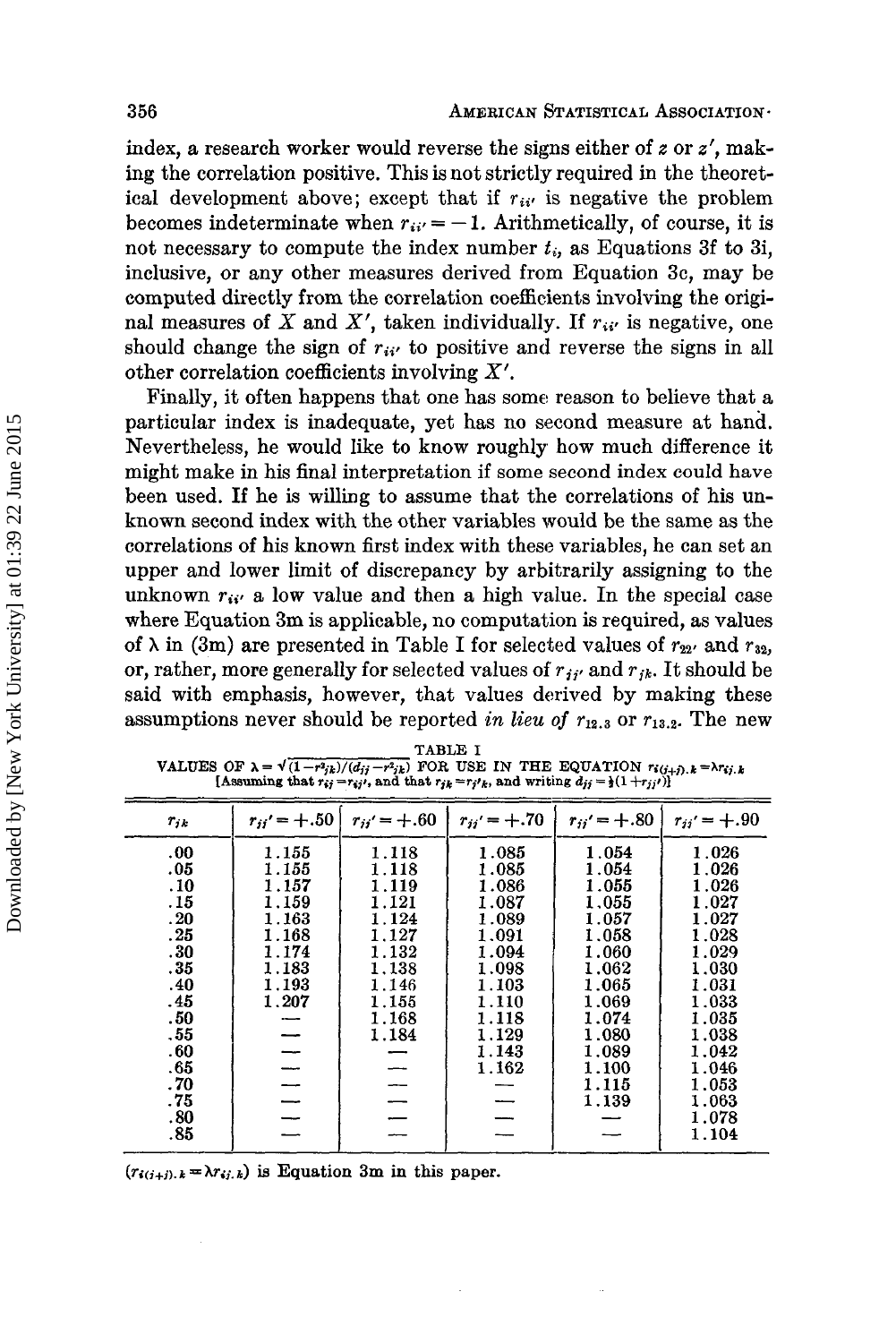#### - **INADEQUATELY MEASURED VARIABLES 357**

values are supplements to the information obtained from  $r_{12,3}$  and **T13.2,** not substitutes, and may be used cautiously as guides only. The same caution, of course, does not apply to the use of the more general results when all of the zero-order correlations are known, although in any case, the limitation must be kept in mind that  $X_i$  and  $X'_i$  are receiving equal weights.

## **ILLUSTRATIONS OF THE APPLICATION**

**(1)** Suppose that we are interested in the question, "Why do residents of some areas of a large city move their abodes less often than residents of other areas?" We should guess that stability of residence must be closely related to home ownership. We also should guess that stability may be related to the presence of larger than average families who have a good many young children.

Using 1934 data for 651 Chicago census tracts.<sup>4</sup> we have three indexes :

 $X_1$ =percentage of families residing at their present abode at least five years **prior to** the **1934 census.** 

 $X_2$ = percentage of families with four or more members.

 $X_3$ =percentage of families owning their own homes.

We take  $X_1$  as an index of stability in an area,  $X_2$  as an index of larger than average families, and  $X_3$  as an index of home ownership. Finding  $r_{12} = .6475$ ,  $r_{13} = .8501$ , and  $r_{23} = .6055$ , we obtain  $r_{12,3} = .317$ and  $r_{13,2} = .755$ .

Unfortunately, our index of Iarger than average families is unsatisfactory, because it fails to measure adequately the variable in which we are really interested, namely, the presence of larger than average families who have a good many young children. That is, we are questioning the validity of the index when it is to be used as an index of what we want to measure, because it fails to discriminate between families which may be composed wholly of adults and families which are composed partly of small children. It happens that we know the ratio of children under **5** to women **20** to **44** in each tract. Let us call this ratio  $X'_{2}$  and introduce it as a fourth variable in a conventional correlation analysis. Since  $r_{12'} = .5158$ ,  $r_{22'} = .6646$ , and  $r_{2'3} = .4283$ , we have  $r_{12.2'3} = .175$ ,  $r_{12' .23} = .179$ , and  $r_{13.22'} = .758$ . Evidently, both of our family indexes now almost vanish as compared with our index of home ownership. But a moment's reflection will indicate that in the present case  $r_{12,2'3}$  and  $r_{12'2}$  have little, if any, realistic meaning.

**<sup>4</sup> The data, including the zero-order correlation coe5cienb. were generously supplied by Richard 0. Lang, fellow in sociology at the University of Chicago. The writer also is indebted to Mr. Lang for assistance in computation, eapecially in the preparation of Table I.**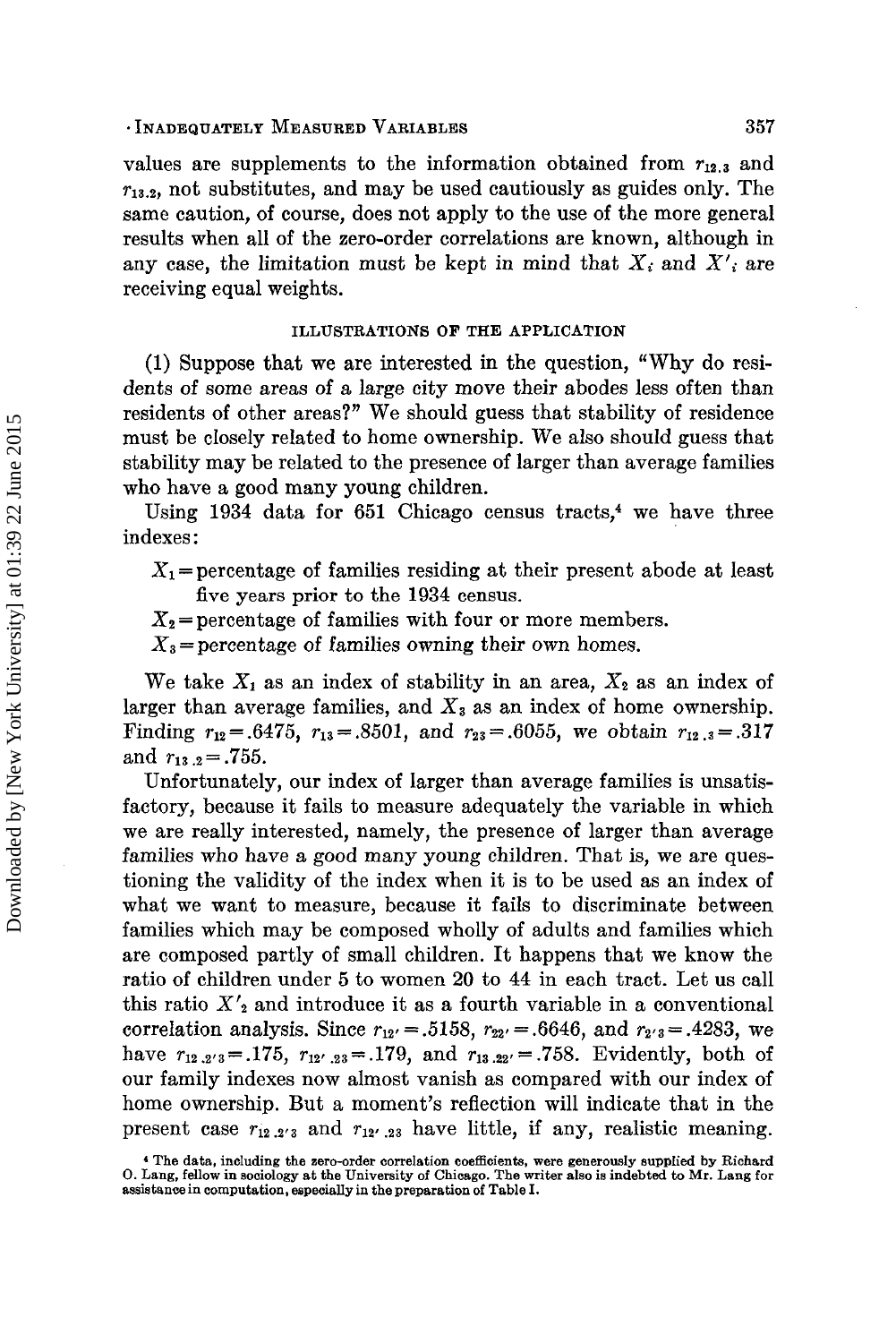What we are really interested in is the combined association of  $X_2$ and  $X'_2$  with  $X_1$ , as compared with the association of  $X_3$  with  $X_1$ .

We decide to form a new family index,  $t_2 = z_2 + z'_2$ , where  $z_2 = (X_2 - \overline{X}_2)/\sigma_2$  and  $z'_2 = (X'_2 - \overline{X'}_2)/\sigma'_2$ . The computation of this index would be laborious, however, as there are 651 tracts. We can save the labor and get identical results by simply using our observed zeroorder correlation coefficients in Equation 31 of the present paper. The computation takes practically no more time than that leading to firstorder partials and, **of** course, much less time than that leading to second-order partials such as those in the preceding paragraph. **We**  find that  $r_{1(2+2)}$ , i, the correlation between the index of stability and the new and more inclusive family index, holding constant the index of home ownership, is .396, by Equation 31, while  $r_{13}$ ,  $_{(2+2)}$ , the correlation between stability and home ownership, holding constant the new family index, is .776, by Equation 3n. We see that  $r_{1(2+2),3}$  is about twenty per cent larger than  $r_{12.3}$ , while  $r_{13. (2+2)}$  (which, in most problems, would be smaller than  $r_{13.2}$  is only two per cent larger than  $r_{13,2}$ .

We have been assuming that our index of stability and our index of home ownership are satisfactory. We recall, however, from a study using 1930 census tract data in Cleveland, Ohio<sup>5</sup> that a correlation of only .85 was found between  $X_3$ , the percentage of families owning their own homes and *X'3,* the percentage **of** homes owned per 100 dwellings. **A** reason for the discrepancy is that if an atea contains only twofamily dwellings, the maximum home ownership by our index could be only *50* per cent, or if an area contains only four-family dwellings the maximum home ownership could be only 25 per cent. For our Chicago series no values of  $X<sub>3</sub>$  have been computed, though they might be obtained if necessary. In the Cleveland study, p. 217, we see that *X3* and *X'3* correlated about alike with several other social and economic variables, none of which, however, correspond to our  $X_1, X_2,$ or  $X'$ <sub>2</sub>. Assuming that the correlations of  $X'$ <sub>3</sub> with  $X_1$ ,  $X_2$ , and  $X'$ <sub>2</sub> would be about the same as the respective correlations of  $X_3$  with these variables, and assuming that for Chicago  $r_{33}$  would be .90 at the minimum, because we have observed that  $r_{13} = .85$ , we can estimate what our results might have been if  $X'_{3}$  had been combined with  $X_{3}$ in a new index of home ownership. Little additional computation is required. Setting  $d_{11}=1$ ,  $d_{22}=\frac{1}{2}(1+r_{22})=.8323$ ,  $d_{33}=\frac{1}{2}(1+r_{33})=.95$ ,  $\tilde{r}_{12}=\frac{1}{2}(r_{12}+r_{12'})=.58165$ ,  $r_{13}=.8501$ , and  $\tilde{r}_{23}=\frac{1}{2}(r_{23}+r_{23})=.5169$ , we we substitute in Equation **3k** of the present paper, obtaining

<sup>&</sup>lt;sup>5</sup> Henry D. Sheldon, Jr., "Problems in the Statistical Study of Juvenile Delinquency," Metron, xii, **Deaember, 1934, pp. 201-23.**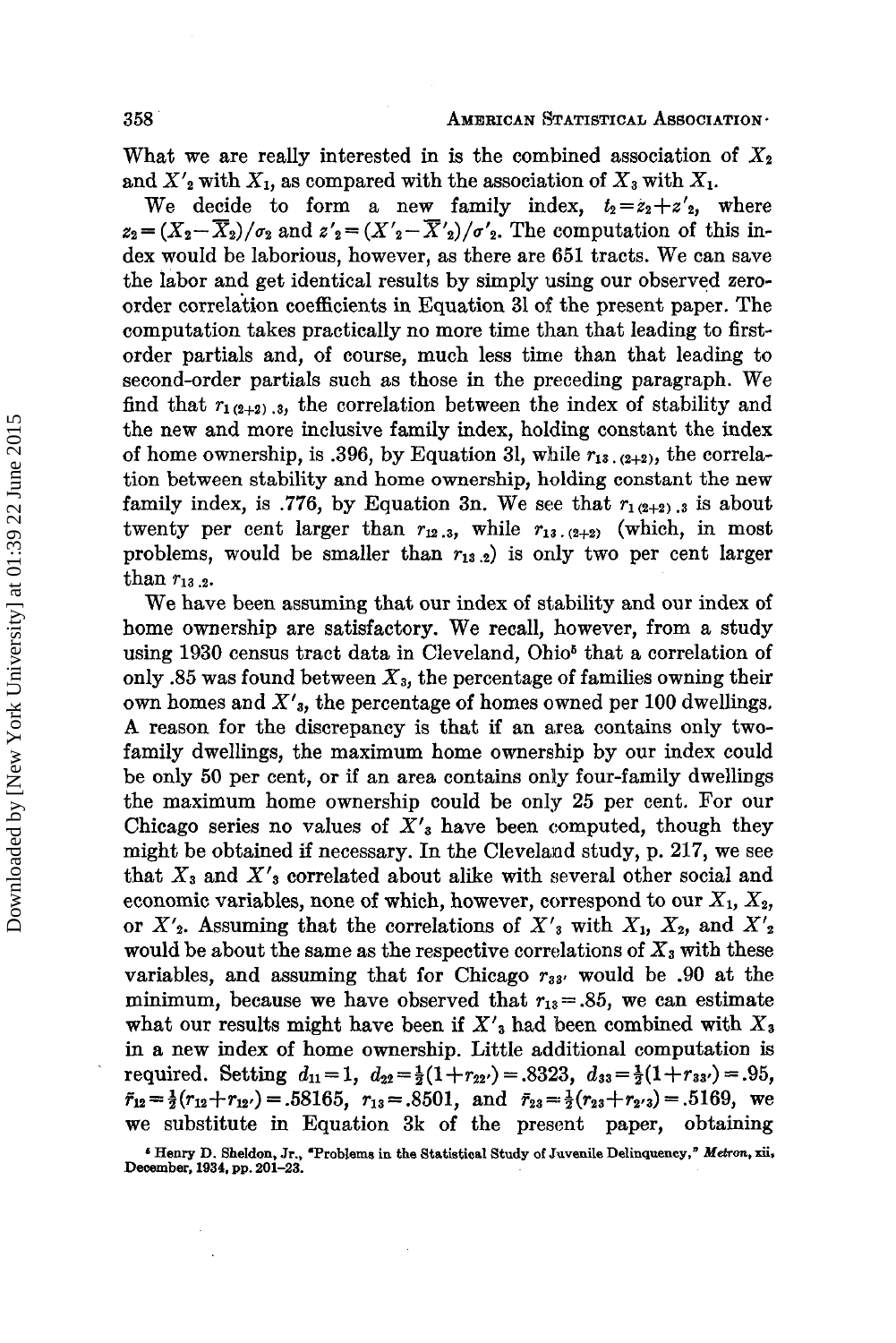### $+$ **INADEQUATELY MEASURED VARIABLES** 359

 $r_{1(2+2),(3+3)} = .328$ , while  $r_{1(3+3),(2+2)} = .800$  is obtained after interchanging transcripts **2** and **3** in the same formula. Thus, the inclusion of a second index of home ownership, provided our assumptions hold, may lower  $r_{1(2+2)}$ , a about 17 per cent and raise  $r_{13}$ ,  $_{(2+2)}$  about 3 per cent. On the basis **of** this information, we can decide whether or not it is worth while to work up the actual data for  $X'_{3}$  and bring  $X'_{3}$  into the problem formally. We might, indeed, decide to neglect both  $X'_{2}$  and **X'3,** since our last result is closer to the original than the second. But we now have information *to* guide us in our decision.

For comparative purposes, the values discussed, together with some additional values which may be of interest, are recorded below. (Incidentally, the independent computation of the square **of** the multiple correlation coefficient by two different formulas may be used, as in the conventional correlation analysis, as an automatic check on the arithmetic used in calculating the partial  $r$ 's and  $\beta$ 's.)

| $r_{12.3} = .317$ $r_{1(2+2).3}$ |                                      | $=.396 \t r_{1(2+2).(3+3)}$                                                                                        | $= .328$ , estimated.  |
|----------------------------------|--------------------------------------|--------------------------------------------------------------------------------------------------------------------|------------------------|
| $r_{13.2} = .755$                | $r_{13,(2+2)}$                       | $= .776$ $r_{1(3+3),(2+2)}$                                                                                        | $= 0.800$ , estimated. |
|                                  |                                      | $\beta_{12.3}r_{12} = .136$ $\beta_{1(2+2).3}r_{1(2+2)} = .166$ $\beta_{1(2+2).3+3}r_{1(2+2)} = .126$ , estimated. |                        |
| $\beta_{13.2}r_{13}=.615$        | $\beta_{13,(2+2)}r_{13}$             | $= .612$ $\beta_{1(3+3),(2+2)}r_{1(3+3)} = .661$ , estimated.                                                      |                        |
|                                  | $R^2_{1,23} = .751 \ R^2_{1,(2+2)3}$ | $= .778$ $R_{1.(2+2)(3+3)}^2$ $= .787$ , estimated.                                                                |                        |

**(2)** Let us suppose that in the foregoing problem we had reason to feel satisfied with  $X_1$  and  $X_2$ . Our information from the Cleveland study leads us to wonder how much our values of  $r_{12,3}$  and  $r_{13,2}$  would be altered if we improved the index  $X_3$  by combining with it  $X'_3$ . Assuming that  $r_{13'}$  would equal  $r_{13}$  and that  $r_{23'}$  would equal  $r_{23}$ , and writing  $r_{33'} = .90$  on the same grounds as in the second paragraph preceding, we have, from Equation **3m,** 

$$
r_{1(3+3),2}=\lambda r_{13,2}
$$

where  $\lambda$  may be found without computation, simply by entering our Table I, with  $r_{jk} = r_{32} = .85$  and  $r_{jj'} = r_{33'} = .90$ . We see that  $\lambda = 1.104$ , and therefore estimate  $r_{1(3+3),2} = 1.104 \times 0.755 = 0.83$ . To estimate **r12.(3+3)** on the same assumptions, we need only to substitute our observed  $r_{12}$ ,  $r_{13}$ , and  $r_{23}$  and our guessed value of  $d_{33} = \frac{1}{2}(1+r_{33}) = .95$ in Equation *30* (after an interchange **of** transcripts in **30))** obtaining  $r_{12}$ ,  $r_{13+3} = .28$ , which is about 10 per cent less than  $r_{12}$ ,  $s = .317$ .

**(3)** Returning again to the Cleveland study, we use a different set of data. We seek the relationship between  $X_1$ , the juvenile delinquency rate in 1928-31 by census tracts,  $X_2$ , an index of dependency in 1928,